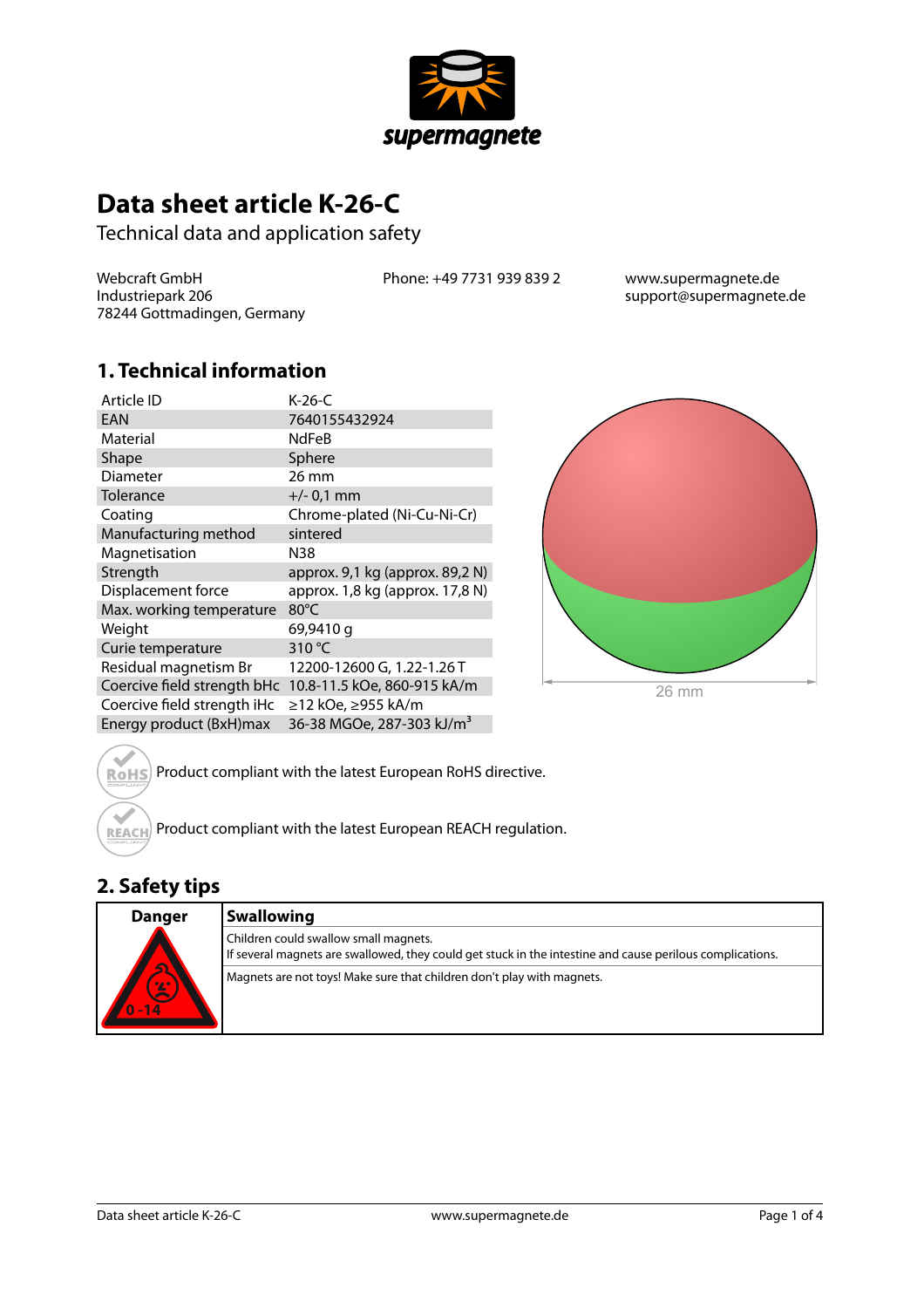| <b>Warning</b> | Pacemaker                                                                                                                                                                                           |
|----------------|-----------------------------------------------------------------------------------------------------------------------------------------------------------------------------------------------------|
|                | Magnets could affect the functioning of pacemakers and implanted heart defibrillators.<br>• A pacemaker could switch into test mode and cause illness.<br>• A heart defibrillator may stop working. |
|                | • If you wear these devices keep sufficient distance to magnets: www.supermagnete.de/eng/fag/distance<br>• Warn others who wear these devices from getting too close to magnets.                    |
|                |                                                                                                                                                                                                     |

| <b>Warning</b><br>$\mathbb{F}$ | <b>Heavy objects</b>                                                                                                                                                                                            |
|--------------------------------|-----------------------------------------------------------------------------------------------------------------------------------------------------------------------------------------------------------------|
|                                | Too heavy loads, symptoms of fatigue as well as material defect could cause a magnet or magnetic hook to<br>loosen from the surface that is was attached to.<br>Falling objects could lead to serious injuries. |
|                                | • The indicated adhesive force applies only to ideal conditions. Allow for a high safety cushion.<br>. Don't use magnets in places where people could sustain injuries in case of material failure.             |
| <b>Warning</b>                 | <b>Metal splinters</b>                                                                                                                                                                                          |
|                                | Neodymium magnets are brittle. Colliding magnets could crack.<br>Sharp splinters could be catapulted away for several meters and injure your eyes.                                                              |

- **•** Avoid the collision of magnets.
- **•** Wear safety glasses when handling larger magnets.
- **•** Make sure that nearby people are also protected or keep their distance.

# **3. Handling and storing**

| Caution | Magnetic field                                                                                                                                                                                              |
|---------|-------------------------------------------------------------------------------------------------------------------------------------------------------------------------------------------------------------|
|         | Magnets produce a far-reaching, strong magnetic field. They could damage TVs and laptops, computer hard<br>drives, credit and ATM cards, data storage media, mechanical watches, hearing aids and speakers. |
|         | • Keep magnets away from devices and objects that could be damaged by strong magnetic fields.<br>$\bullet$ Please refer to our table of recommended distances: www.supermagnete.de/eng/faq/distance         |

| Caution | <b>Combustibility</b>                                                                   |
|---------|-----------------------------------------------------------------------------------------|
|         | When machining magnets, the drilling dust could easily ignite.                          |
|         | Stay away from machining magnets or use appropriate tools and sufficient cooling water. |

| <b>Caution</b> | Nickel allergy                                                                                                                                                                                                                                    |
|----------------|---------------------------------------------------------------------------------------------------------------------------------------------------------------------------------------------------------------------------------------------------|
|                | Many of our magnets contain nickel, also those without nickel coating.<br>• Some people have an allergic reaction when they come into contact with nickel.<br>. Nickel allergies could develop from perpetual contact with nickel-plated objects. |
|                | • Avoid perpetual skin contact with magnets.<br>• Avoid contact with magnets if you already have a nickel allergy.                                                                                                                                |
| <b>Notice</b>  | Influence on people                                                                                                                                                                                                                               |
|                | According to the current level of knowledge, magnetic fields of permanent magnets do not have a measurable<br>positive or negative influence on people. It is unlikely that permanent magnets constitute a health risk, but it                    |

|  |                                                                                                                                              | positive or negative influence on people. It is unlikely that permanent magnets constitute a health risk, but it<br><b>c</b> annot be ruled out entirely. |
|--|----------------------------------------------------------------------------------------------------------------------------------------------|-----------------------------------------------------------------------------------------------------------------------------------------------------------|
|  | $\bullet$ For your own safety, avoid constant contact with magnets.<br>$\bullet$ Store large magnets at least one metre away from your body. |                                                                                                                                                           |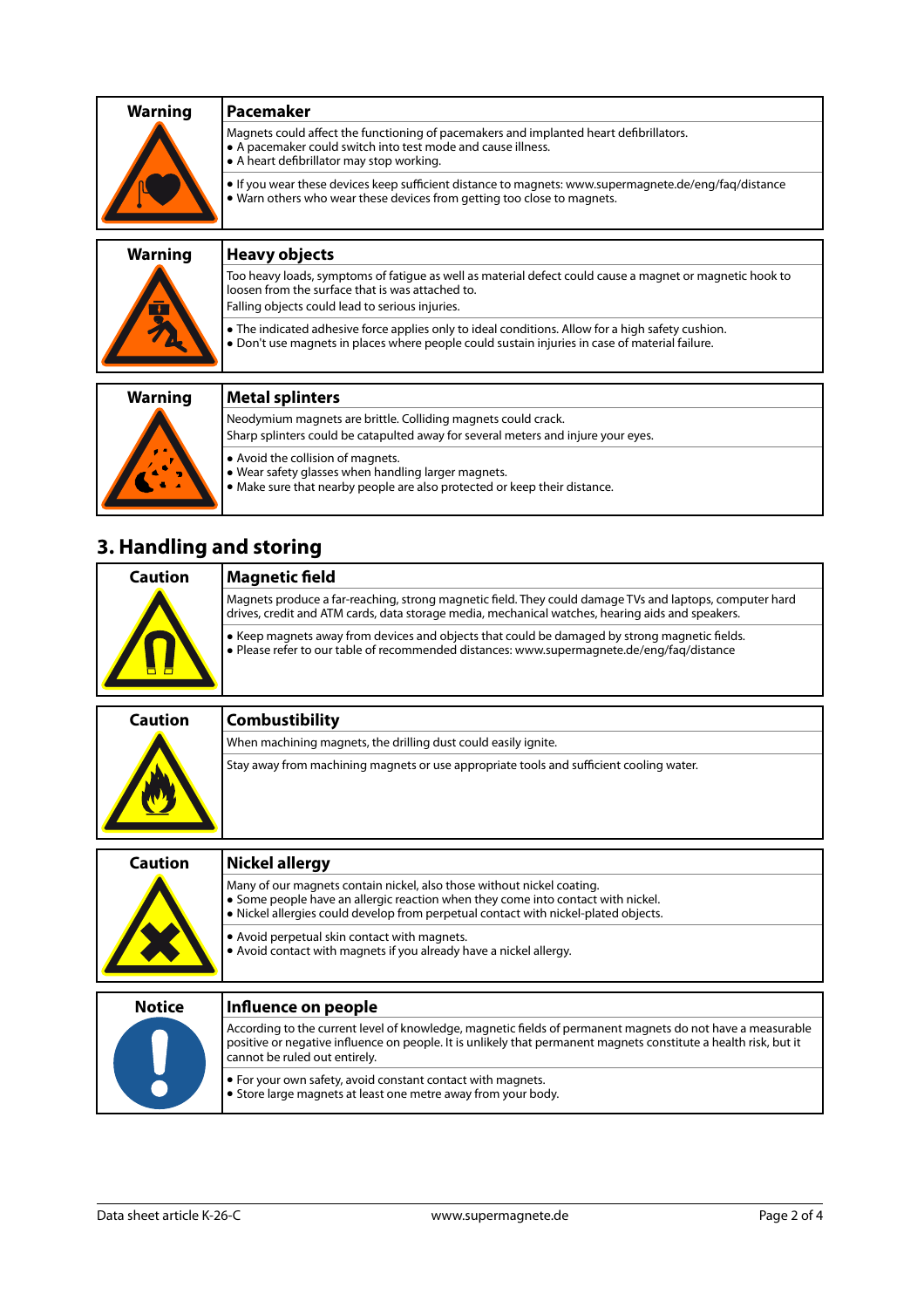| <b>Notice</b> | <b>Splintering of coating</b>                                                                                                                                                                                                                                                    |
|---------------|----------------------------------------------------------------------------------------------------------------------------------------------------------------------------------------------------------------------------------------------------------------------------------|
|               | Most of our neodymium magnets have a thin nickel-copper-nickel coating to protect them from erosion. This<br>coating could splinter or crack due to collision or large pressure. This makes them vulnerable to environmental<br>influences like moisture and they could oxidise. |
|               | • Separate big magnets, especially spheres, with a piece of cardboard.<br>• Avoid collisions of magnets as well as repeated mechanical exposure (e.g. blows, bashes).                                                                                                            |
| <b>Notice</b> | <b>Oxidation, corrosion, rust</b>                                                                                                                                                                                                                                                |
|               | Untreated neodymium magnets oxidise quickly and disintegrate.<br>Most of our magnets have a nickel-copper-nickel coating to protect them from corrosion. This coating provides<br>some protection against corrosion, but it is not robust enough for continuous outdoor use.     |
|               | • Use magnets only in the dry indoors or protect them against environmental influences.<br>• Avoid damages to the coating.                                                                                                                                                       |
| <b>Notice</b> | <b>Temperature resistance</b>                                                                                                                                                                                                                                                    |
|               | Neodymium magnets have a maximum working temperature of 80 to 200°C.                                                                                                                                                                                                             |
|               | Most neodymium magnets lose part of their adhesive force permanently at a temperature of 80°C.                                                                                                                                                                                   |
|               | • Don't use magnets in places where they are exposed to extreme heat.<br>. If you use an adhesive, don't harden it with hot air.                                                                                                                                                 |
|               |                                                                                                                                                                                                                                                                                  |
| <b>Notice</b> | <b>Mechanical treatment</b>                                                                                                                                                                                                                                                      |
|               | Neodymium magnets are brittle, heat-sensitive and oxidise easily.<br>• When drilling or sawing a magnet with improper tools, the magnet may break.<br>• The emerging heat may demagnetise the magnet.<br>• The magnet will oxidise and disintegrate due to the damaged coating.  |
|               | Avoid machining magnets if you do not have the necessary machines and experience. Let us provide you with                                                                                                                                                                        |

#### **4. Transportation tips**

| Caution | Airfreight                                                                                                                                                         |
|---------|--------------------------------------------------------------------------------------------------------------------------------------------------------------------|
|         | Magnetic fields of improperly packaged magnets could influence airplane navigation devices.<br>In the worst case it could lead to an accident.                     |
|         | • Airfreight magnets only in packaging with sufficient magnetic shielding.<br>. Please refer to the respective regulations: www.supermagnete.de/eng/faq/airfreight |

an offer for a custom-made order instead: [www.supermagnete.de/eng/custom\\_form.php](http://www.supermagnete.de/eng/custom_form.php)

| <b>Caution</b> | <b>Postage</b>                                                                                                                                                                                                                                                                                                                                                                                                                       |
|----------------|--------------------------------------------------------------------------------------------------------------------------------------------------------------------------------------------------------------------------------------------------------------------------------------------------------------------------------------------------------------------------------------------------------------------------------------|
|                | Magnetic fields of improperly packaged magnets could cause disturbances in sorting machines and damage<br>fragile goods in other packages.                                                                                                                                                                                                                                                                                           |
|                | • Please refer to our shipping tips: www.supermagnete.de/eng/fag/shipping<br>$\bullet$ Use a large box and place the magnet in the middle surrounded by lots of padding material.<br>• Arrange magnets in a package in a way that the magnetic fields neutralise each other.<br>• If necessary, use sheet iron to shield the magnetic field.<br>• There are stricter rules for airfreight: Refer to the warning notice "Airfreight". |

## **5. Disposal tips**

Small amounts of used neodymium magnets can be thrown out with the regular trash. Larger amounts of magnets need to be recycled as scrap metal.

### **6. Statutory provisions**

Neodymium magnets are not intended for sale/export to the United States of America, Canada or Japan. You are strictly prohibited from directly or indirectly exporting the neodymium magnets that you received from us or the end products that you produced from those magnets to the countries mentioned above.